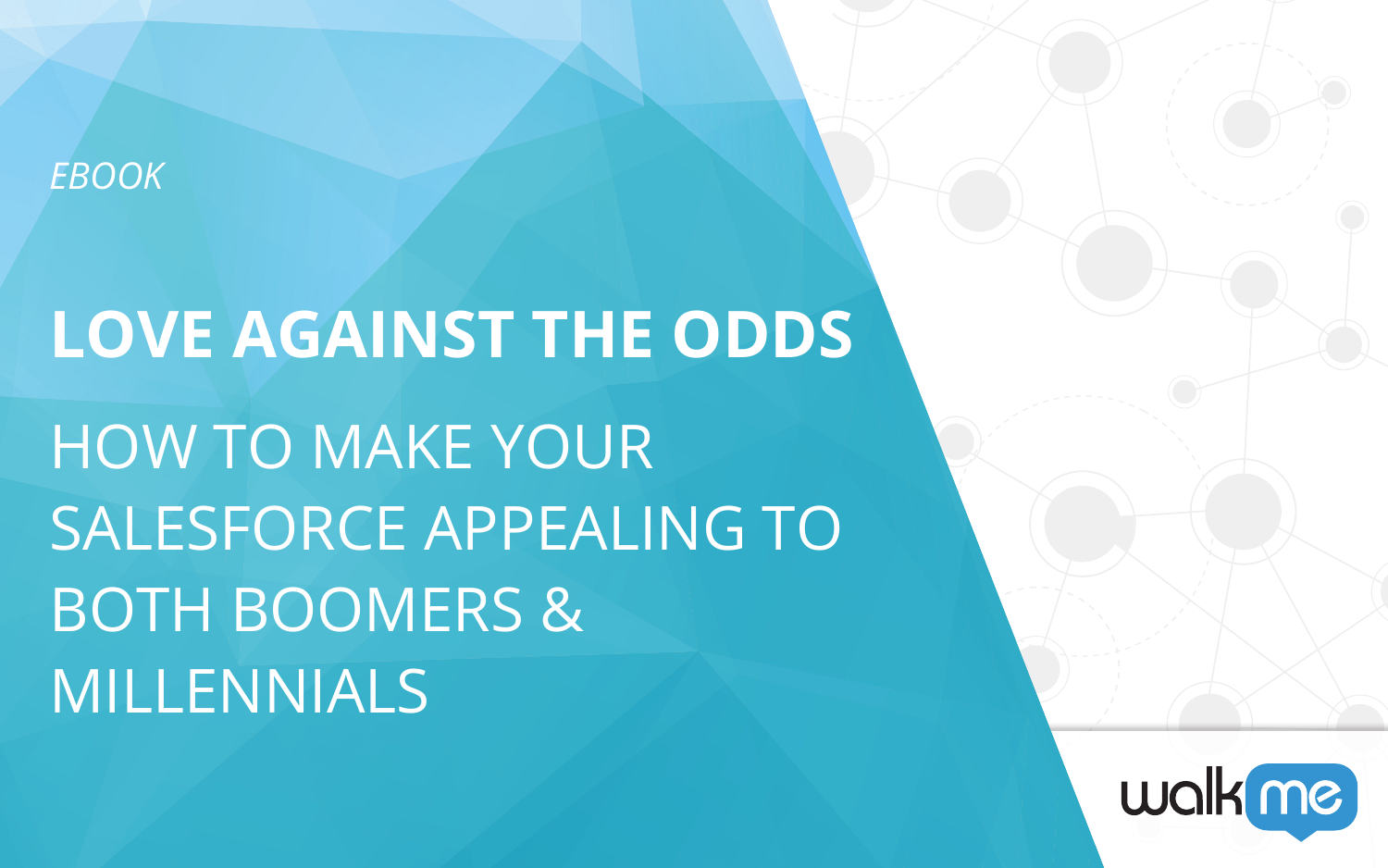## **Table of Contents**

#### **3 Introduction**

- **4 Chapter 1: Anybody Remember The Rolodex? The Evolution Of The Salesforce**
- **6 Chapter 2: How To Design Salesforce Training Optimized For Millennials**
- **8 Chapter 3: 5 Tips For Increasing Salesforce Adoption Among Millennials**
- **10 Conclusion**
- **11 About WalkMe**

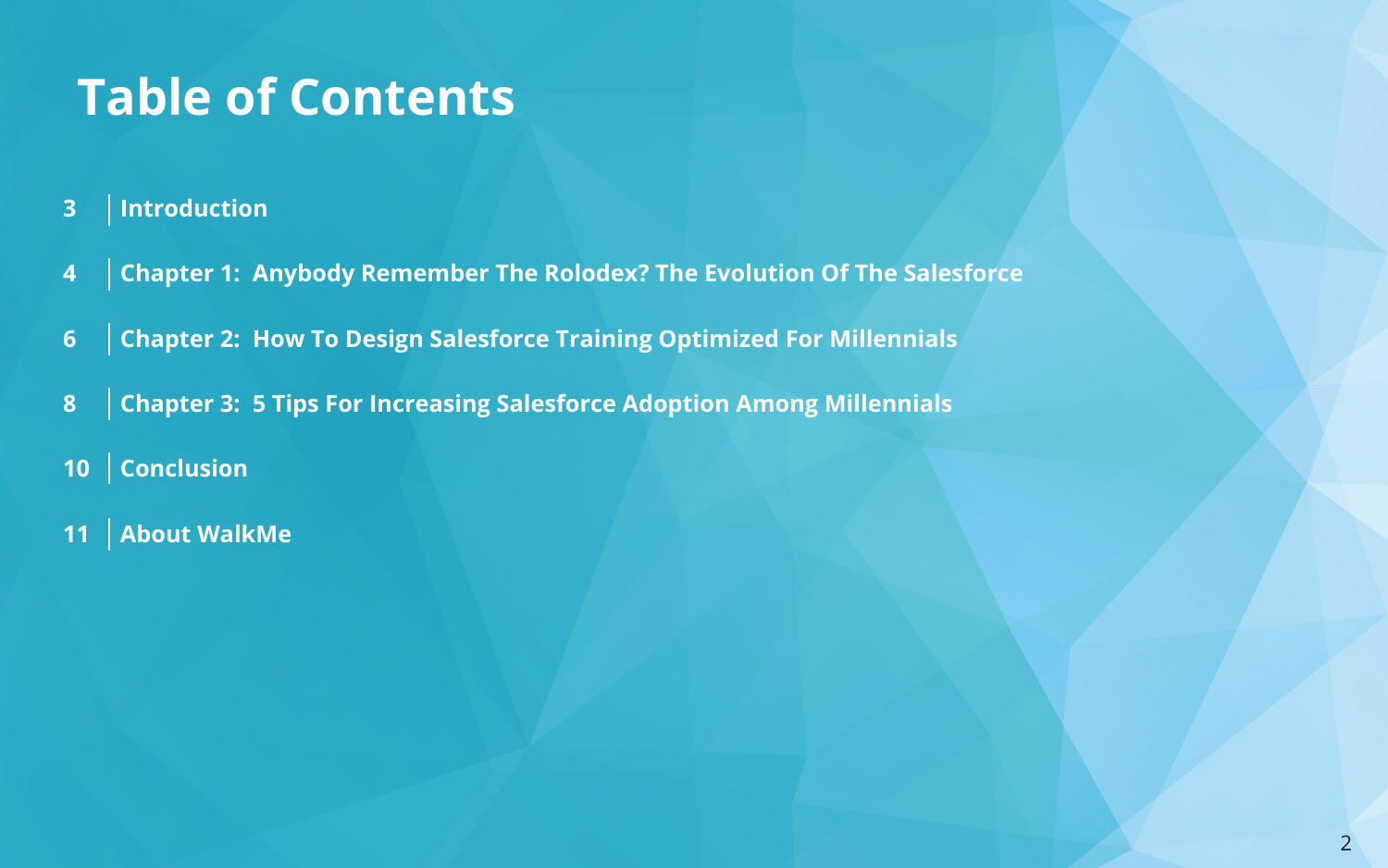

### **Introduction**

To be successful, software needs to be developed with the end user in mind. Software developed in the 1990s was tailored to the Baby Boomer and Generation X populations. Now that Millennials are becoming the majority of the end users, software that was developed more than a decade must now must be re-imagined or re-designed with the Millennial in mind.

Are these generational differences really that substantial? Yes. Millennials think very differently than Boomers. They grew up with personal computers. According to Forbes (2013), 74% of nonmillennials agree that millennials offer different skills and work styles that add value to the workplace. No generation before has had as much access, technological power or the infrastructure to share their ideas as quickly as the millennials. They are used to speed, multi-tasking, and working on their own schedule. These can be great assets in a knowledge economy which values end results over the process. Millennials are self-sufficient; they prefer to find answers to their questions online rather than asking supervisors or external vendors for help.

Companies need to consider several key points as they determine

how to get the most out of their Salesforce systems: How can systems encourage high-adoption for Millennials? Should Salesforce applications be redesigned to meet the needs of the Millennials? Strategically, there is no doubt that Salesforce is here to stay, even as a part of the larger CEM concept of total customer experience management, but what is the way forward for Salesforce at the tactical level (the next 5-7 years)?

To answer that, we will take a quick look back at how far Salesforce software has come since the 1980s, and how Salesforce software can be made more appealing to the Millennial use. We will explore tips on how to design Salesforce training and overall tips for increasing Salesforce adoption amongst Millennials.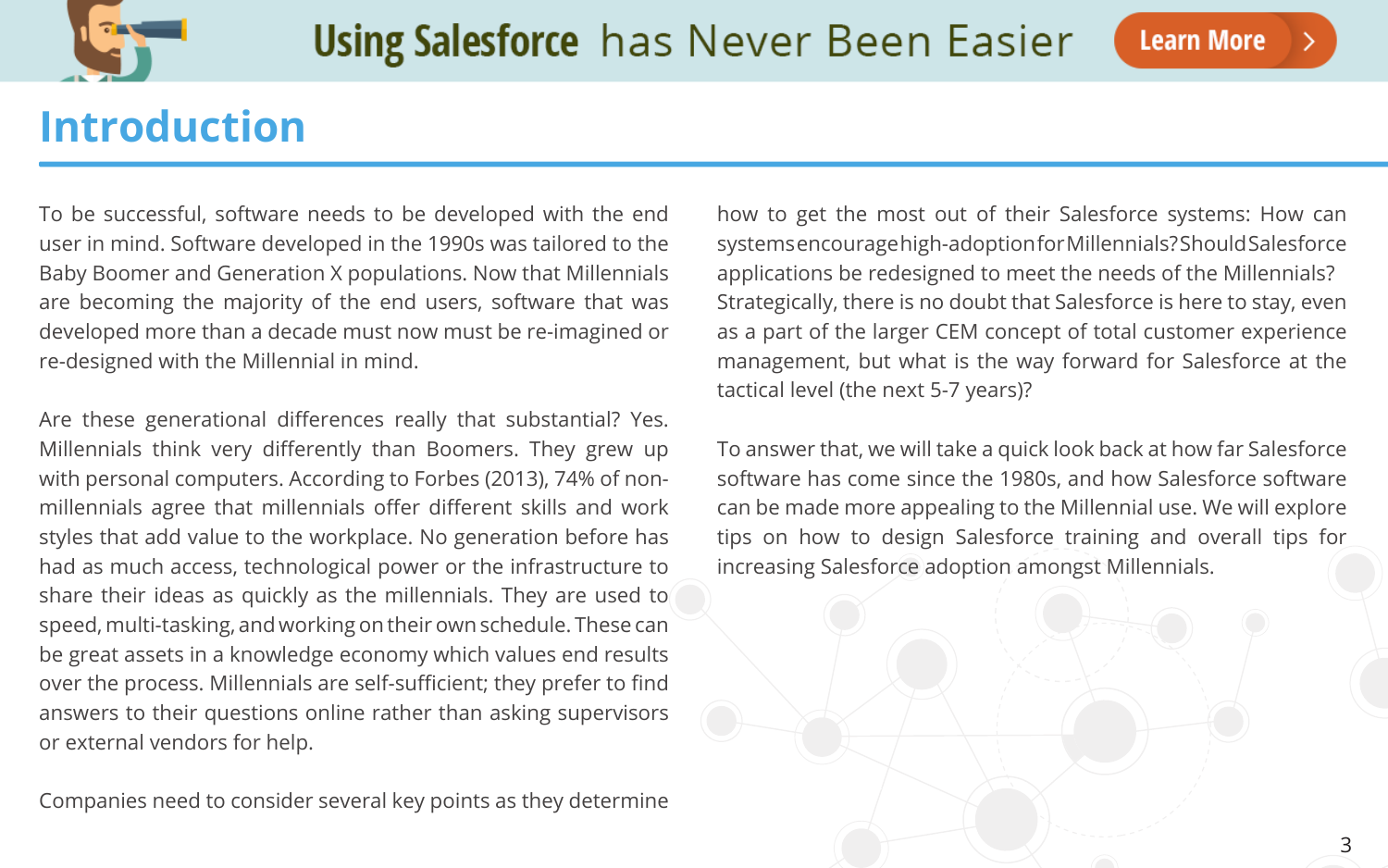

It all started with the Rolodex, the rotating file device used to store the personal information of business contacts. Most Millennials have only seen this in movies because, in the 1980's, the Rolodex was digitized. And with this, came a new age – the beginning of contact management software. The first contact management software platforms were simple applications that were stored on people's PCs. These systems were used by the Customer Service Department. Meanwhile the Sales Departments was using Sales Force Automation (SFA) software.

In the 1990's, organizations came up with the ingenious idea to combine the two software packages -- contact management software and SFA -- to create a more comprehensive, web-based technology. This merger formed the seeds of the modern-day Customer Relationship Management platform, or the Salesforce.

### ANYBODY REMEMBER THE ROLODEX? THE EVOLUTION OF THE SALESFORCE Chapter 1

This new platform offered contact data integration, response management, lead management, campaign automation and marketing business intelligence. The platform became a way to do market research and stay on top of customer needs and behavior.

With the new Salesforce, there was a new fluidity between the sales, customer service and marketing departments. Through shared information and understanding, these departments began to find synergies between themselves, and cooperate on projects which led to increases in customer satisfaction.

The Salesforce began including more and more services until it included Salesforce automation, data warehouse technology, opportunity management and customer relationship management.

**The seeds of the modern-day Salesforce came from the ingenious idea to combine contact management software and Sales Force Automation software.**

[Click here to Tweet](http://ctt.ec/xkb8n)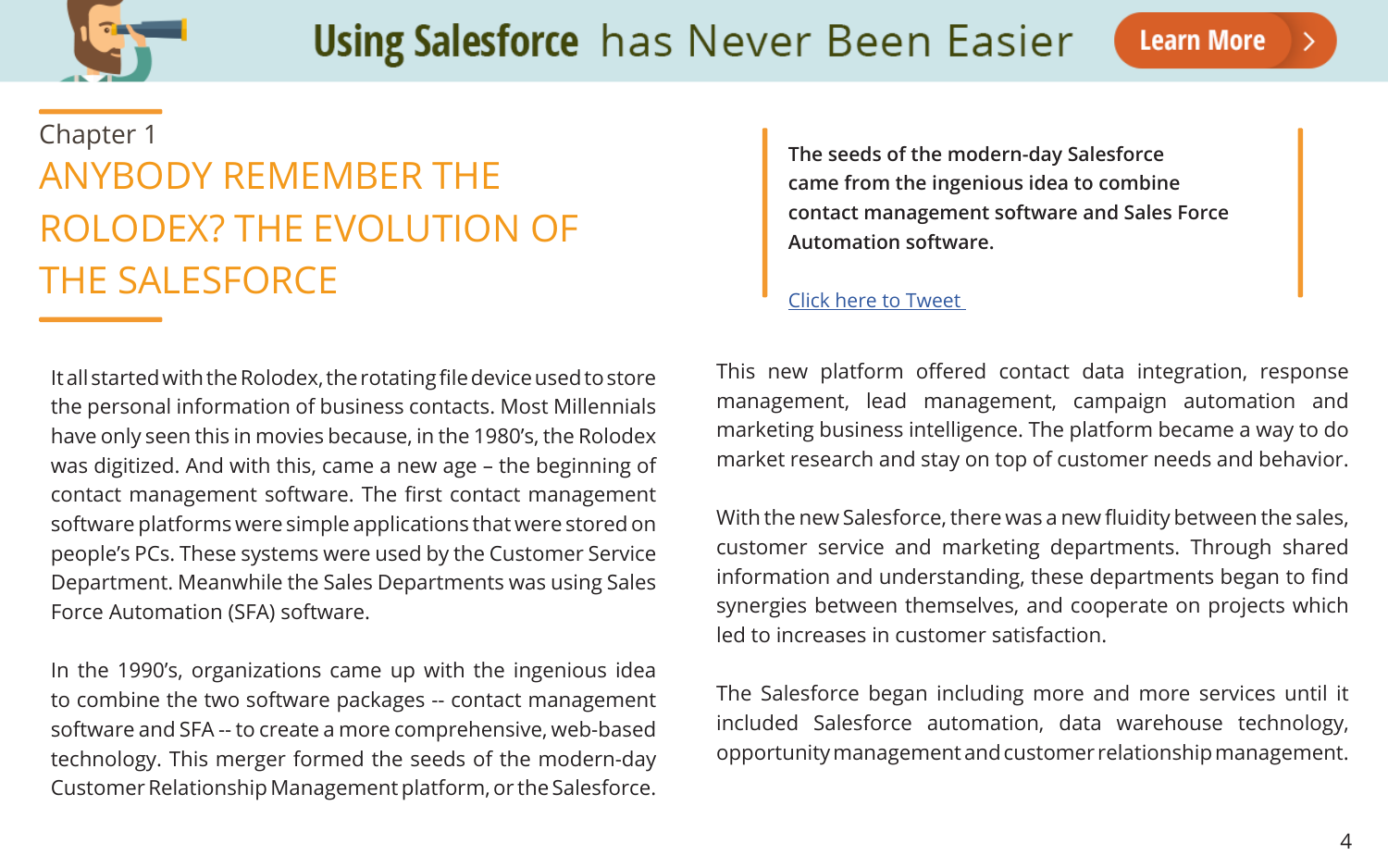

### **Using Salesforce** has Never Been Easier

### **The Shift to the Cloud**

In 1999, the industry underwent a fundamental shift – it began transitioning to the cloud. Salesforce released its first cloud-based Salesforce in 2007. In this way, because customer data resided in the cloud, the Salesforce could be accessed wherever, whenever. Employees could log in to the Salesforce system, simultaneously, from any Internet-enabled computer or device. The Salesforce could now be accessible from any smartphone or tablet.

Popularity soared. Salesforce Magazine reported that, "in gathering data from more than 1,200 companies worldwide for our 2014 SPO study, we saw the total number of sales organizations leveraging Salesforce increase to 82.9 percent. This represents a significant increase from the 48.7 percent adoption rate reported a decade ago."

The Salesforce has succeeded in staying relevant by proving its worth to the industry. It has evolved with the times in terms of adding necessary functionalities and shifting to the cloud to become more fluid, and accessible, especially to mobile users.

Now, the next stage in the Salesforce evolution is strengthening its appeal to the new generation of user – the Millennial.

**"The number of sales organizations using Salesforce has increased to 82.9%, a significant increase from the 48.7% adoption rate from a decade ago."** 

#### [Click here to Tweet](http://ctt.ec/447sA)

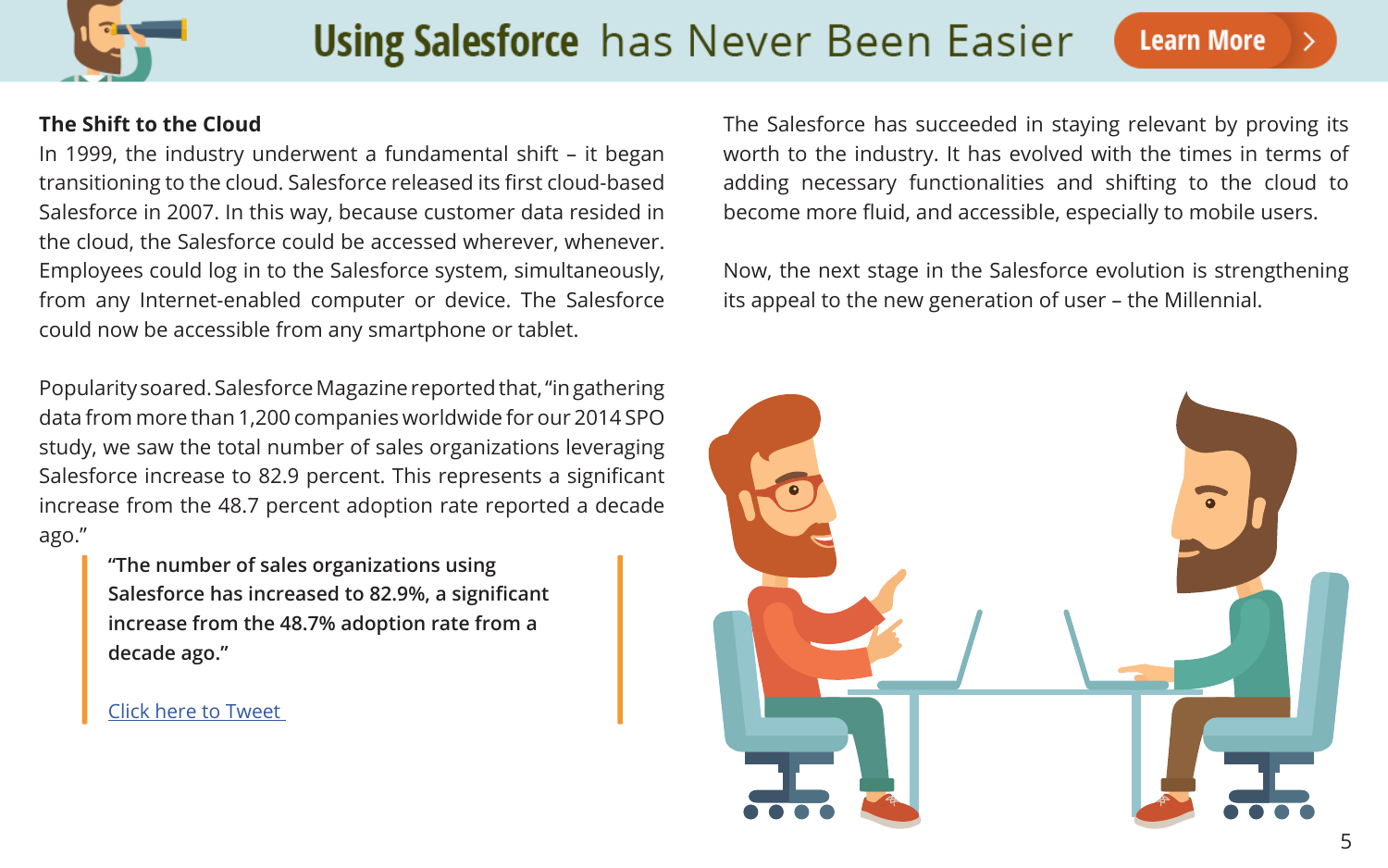

A professor can give the most fascinating and thought-provoking lecture, but unless he/she is speaking the same language as his/ her listeners, that lecture is unfortunately going to go to waste. Are you speaking the same language as your workforce? Make sure the language you speak is the one your listeners can understand. Your listeners are increasingly people who belong to Generation Y – Millennials (and very soon, the up-and-coming Generation Z).

Millennials are a tech-savvy generation, who live and breathe connectivity. They expect a seamless online experience where information is immediately at their fingertips. Millennials interact with processes and tools differently than the generation before them, the Boomer generation. They have different communication habits and user habits. They think differently and, as a result, they learn differently.

Considering this, employers have been grappling with how to alter

training programs to better fit the Millennial way of thinking.

### HOW TO DESIGN SALESFORCE TRAINING OPTIMIZED FOR MILLENNIALS Chapter 2

"One of the biggest challenges senior sales leaders face is how to onboard and train Millennials. This is particularly true for more established sales organizations who have used traditional classroombased sales training programs as their primary method for training new sales hires" (SalesReadinessGroup.com).

### **Redefining the Training Landscape -- Digital Solutions and Visual Stimuli**

There has been a major shift in training methods since the Boomer generation. Most Millennials prefer to learn through visual stimuli (and generally, information is more easily absorbed through infographics and presentations) and through web-based training. As a result, online training or e-learning is becoming the new standard – typically using online tutorials and webinars. Many experts agree that e-learning is here to stay, not only because it appeals more to the younger generation but also because it is more cost-effective than classroombased training. An increasing number of organizations are adopting these simple solutions. According to Jeff Cobb, the Managing Director for Tagoras, "nearly 90% of the organizations we surveyed said they are using e-learning to deliver education or plan to within the coming 12 months."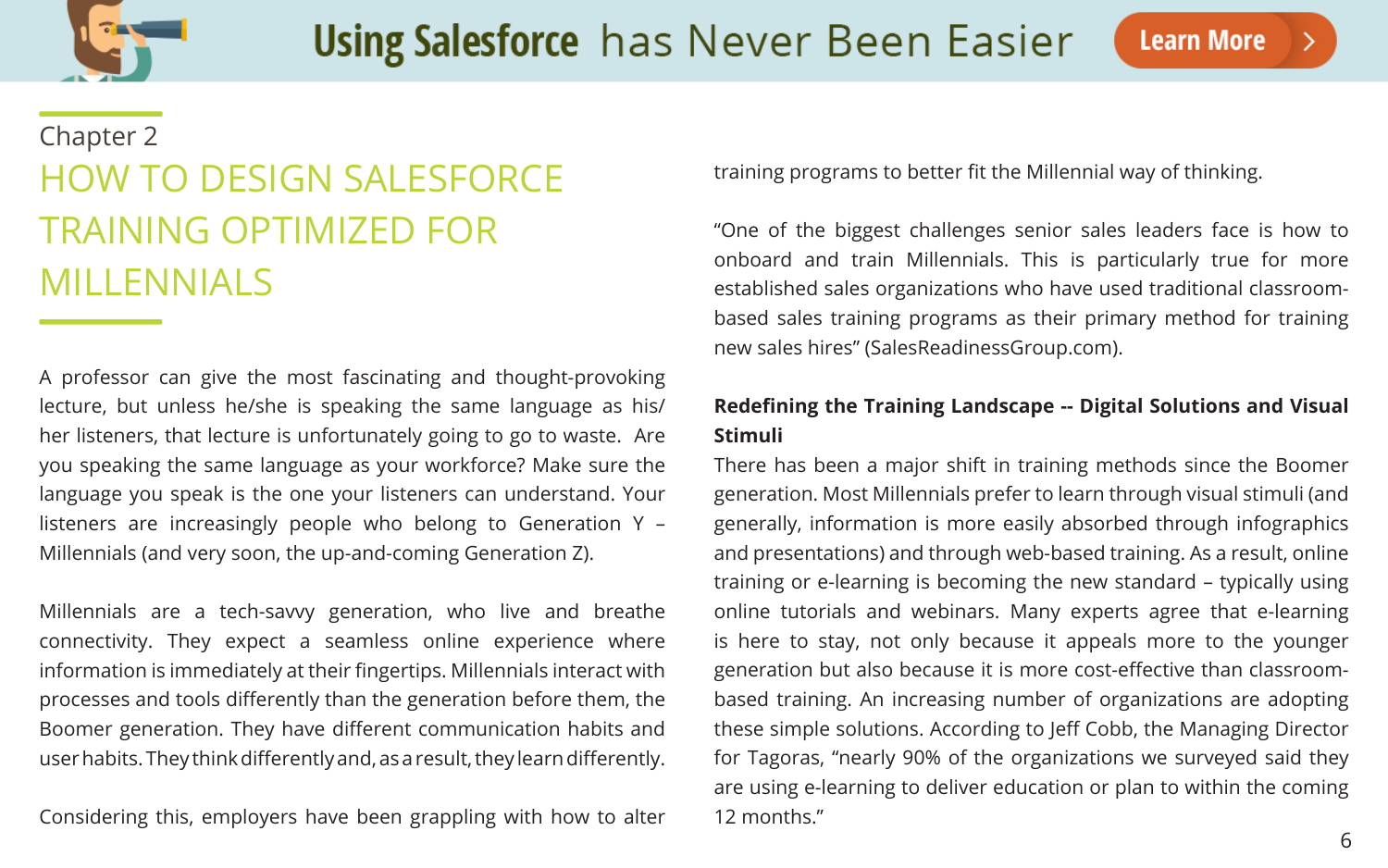

### **Leverage Online Guidance Systems, Similar to GPS Devices**

Maps are passé. Millennials utilize GPS devices to provide them with step-by-step instructions in real time on how to get to new locations. Millennials have become accustomated to being guided by virtual guidance systems and become very uncomfortable when they have to navigate on their own.

Play to this strength by utilizing virtual guidance systems, much like GPS devices, in employee training programs. [Real-time guidance](http://www.walkme.com/learning-salesforce-lp/?t=8&eco=salesforce&camp=SALESFORCEMILLENNIALEBOOK&land=using-salesforce&pitch=Employee-Productivity) [technologies](http://www.walkme.com/learning-salesforce-lp/?t=8&eco=salesforce&camp=SALESFORCEMILLENNIALEBOOK&land=using-salesforce&pitch=Employee-Productivity) embedded in their Salesforce systems keep Millennials in their "comfort zone". These technologies have matured in the past couple of years and are becoming more powerful. Some even provide contextual step-by-step guidance; provide personalized instructions and navigation tips to the user.

#### **Monitor Progress and Give Feedback**

Monitoring training progress through online apps is an effective way

to gauge how far employees have come and highlight areas in need of improvement. Such an app can identify process "choke points" that affect performance (and may in fact be systems issues unrelated to the user).



**"~90% of the organizations surveyed are using e-learning to deliver education or plan to within the coming 12 months."**

### [Click here to Tweet](http://ctt.ec/CcT8t)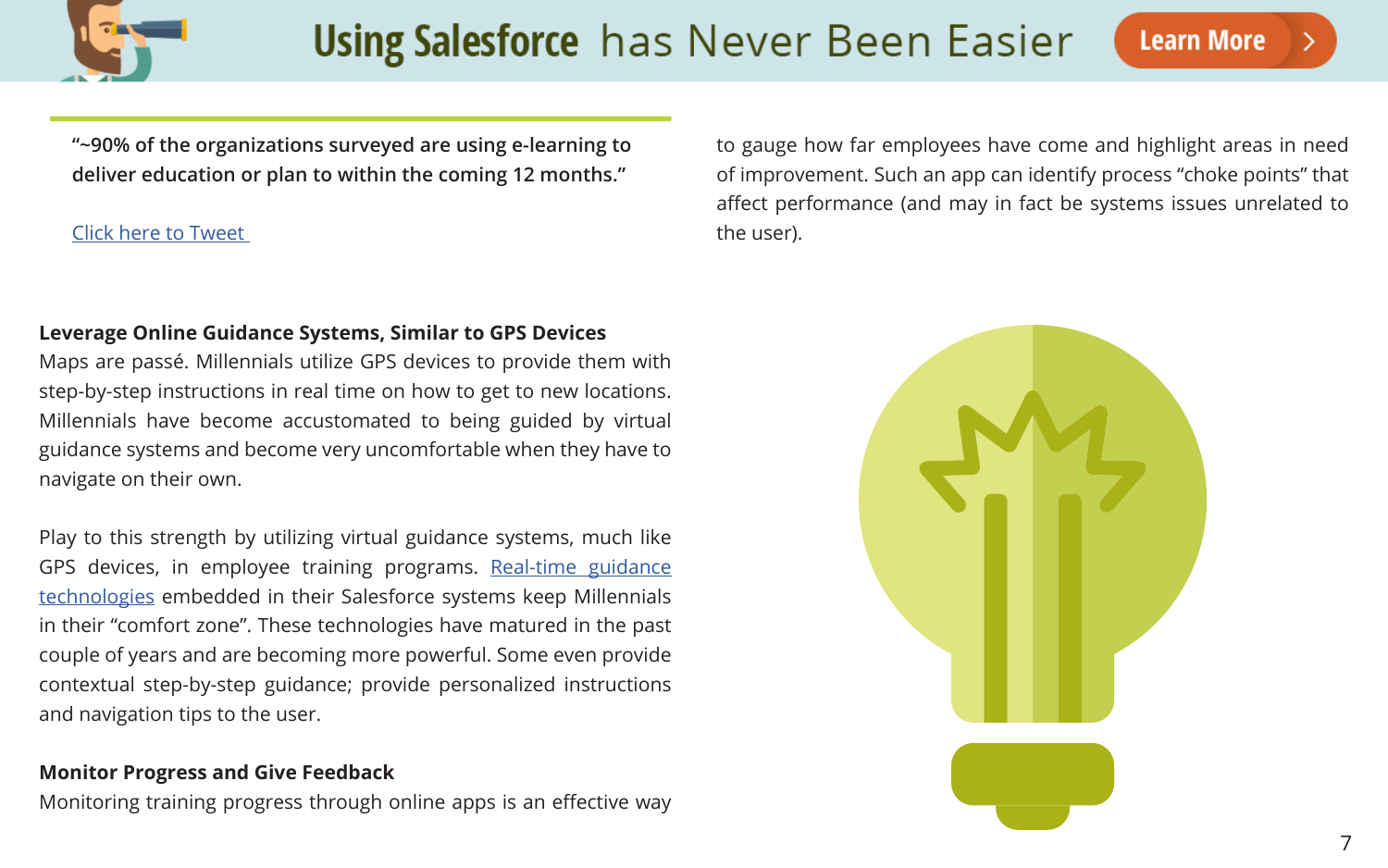

The use of supportive technology is a high priority if a company wants to achieve high Salesforce adoption rates. In this changing environment, what are the ways you can increase Millennial adoption of Salesforce systems? Here are 5 strategies.

#### **Tip #1: Set Clear Onboarding Objectives**

Setting clear onboarding objectives early on is critical to avoid disaffection. Training objective-setting, application demonstration and coaching is obviously necessary during the early training stages. This sets the stage and if properly planned and executed (in line with the previous chapter), will create significant engagement and start to cement software adoption.

Underpinning this stage is the need to design the training so that it aligns with the characteristics of Millennials – connected and tech-savvy. This approach should ensure that the user's experience of the software while delivering customer service is optimized and in line with what they expect from the kind of applications integration and functionality they use in their

personal lives.

#### **Tip #2: Demonstrate the Value of Using Salesforce**

### 5 TIPS FOR INCREASING SALESFORCE ADOPTION AMONGST MILLENNIALS Chapter 3

**Modern-day training must be aligned with the characteristics of**  Millennials - connected and tech-savvy. **[Click here to Tweet.](http://ctt.ec/UawZk)** 

New staff should clearly understand the important part that they play and their individual roles in the overall business and how it is reflected in Salesforce processes. This scene needs to be set for them, but it doesn't end there. Although online flowcharts can help with this, as a reference point they tend to be fixed in nature and require "research" by the user. The days of folders of "desk instructions" are long gone. Generation X got by with cheat sheets. These are not for Millennials. Millennials don't do paper research – it must be made online and user friendly.

Anything that can be done during training to demonstrate the power and flexibility of the application system (such as automated walk-throughs, context sensitive help, videos and team collaboration functionality) should be emphasized. There are emerging toolsets available that can help in this regard, particularly for cloud-based Salesforces.

### **Tip #3: Monitor Performance During and After Training**

User progress should be compared to training objectives and monitored objectively. "If you don't measure it you can't improve it." Give trainees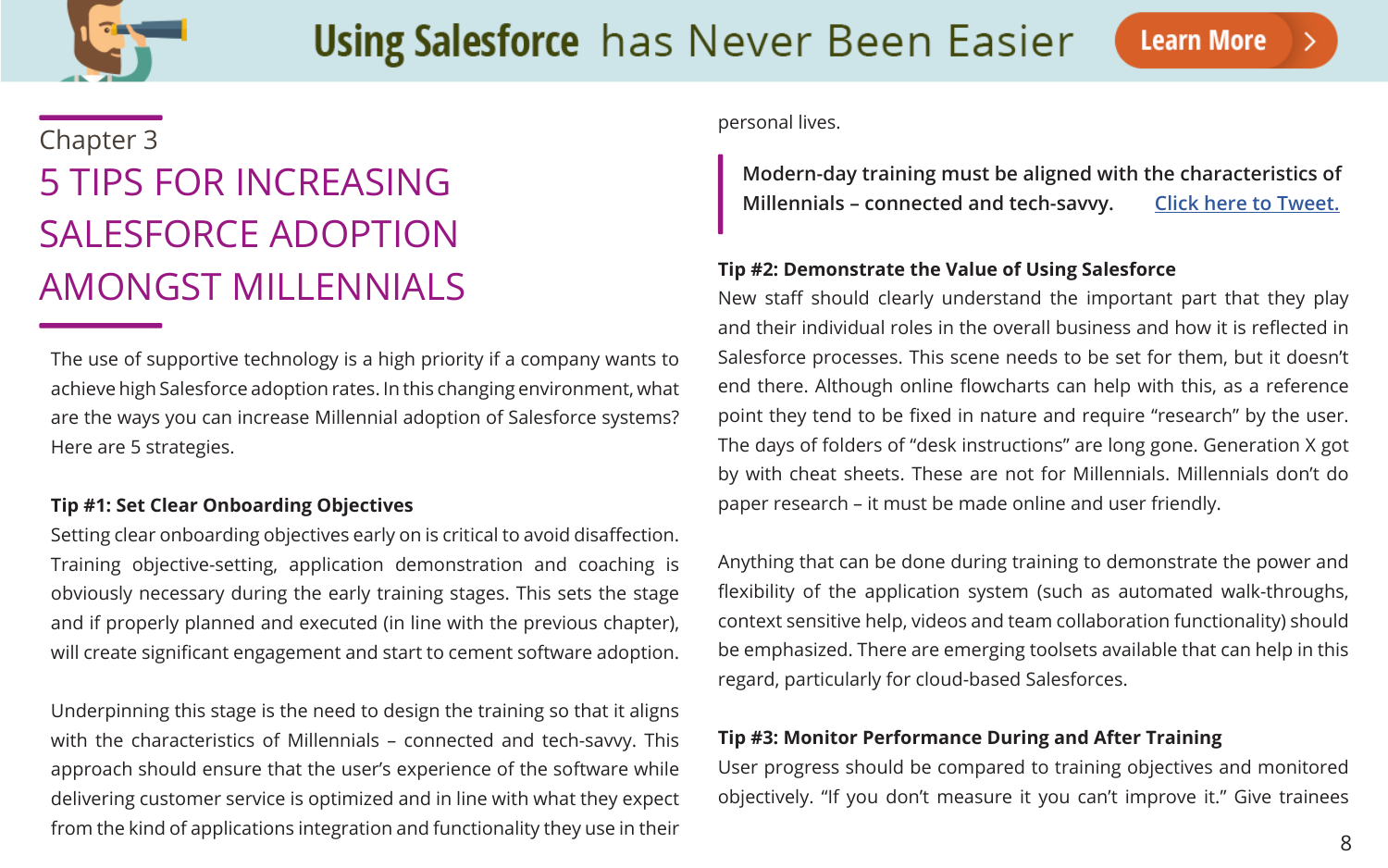

feedback, untainted by subjective judgement. Millennials like giving and receiving feedback – they like to have their voices heard through providing survey feedback and the transparency of being subjected to performance evaluations. Toolsets which will collect this data are available. A great new way of tracking user performance is through software which can, in real time, monitor a trainee user's performance, and figure out where there is a process choke point.

#### **Tip #4: Provide Real Time Support with New Tools**

The Boomer and Generation X Salesforce decision-makers should research appropriate toolsets – and implement them in the Salesforce environment. This will help meet Millennials on their home ground, providing advanced user and process support. Newer tools can provide suitable real-time process support – this addresses both the context issue and immediate need ("I have a frantic customer on chat right now and I need to escalate this issue – but I've never seen a problem like this before").

The tools are increasingly incorporating Artificial Intelligence (AI) functionality (such as used in Apple's Siri). A key additional benefit is that these toolsets also work for Boomers. They may not offer a silver bullet solution, but they will certainly address the issue of the generation gap by providing better support to Boomers while simultaneously satisfying the

tech/behavioral needs of the Millennials.

Interactive, context-sensitive guidance systems are the newest, hottest trend in self-help tools. These tools (such as WalkMe) guide users through their work processes with step-by-step instructions. The typical feature set includes context sensitive guidance, multi-media support, user behavior monitoring and analytics.

**hottest trend in self-help tools.** 

#### **Tip #5: Reinforce Training to Make Users Comfortable**

Implementing appropriate toolsets of the kind outlined above, both during initial training and continuous on-the-job will provide continuity for the user and reinforce what is learned during training. The user can get right to work with a minimum amount of expensive boot-camp training. High configurability, including the ability to personalize support for the user, enables real-time support to minimize Millennial downtime and frustration.

Supporting users with effective toolsets and providing objective, numerate feedback will increase software adoption rates (and also help to quickly weed-out low performers).

**User progress must be monitored objectively. "If you don't measure it you can't improve it." [Click here to Tweet.](http://ctt.ec/fT967) Interactive, context-sensitive guidance systems are the newest,**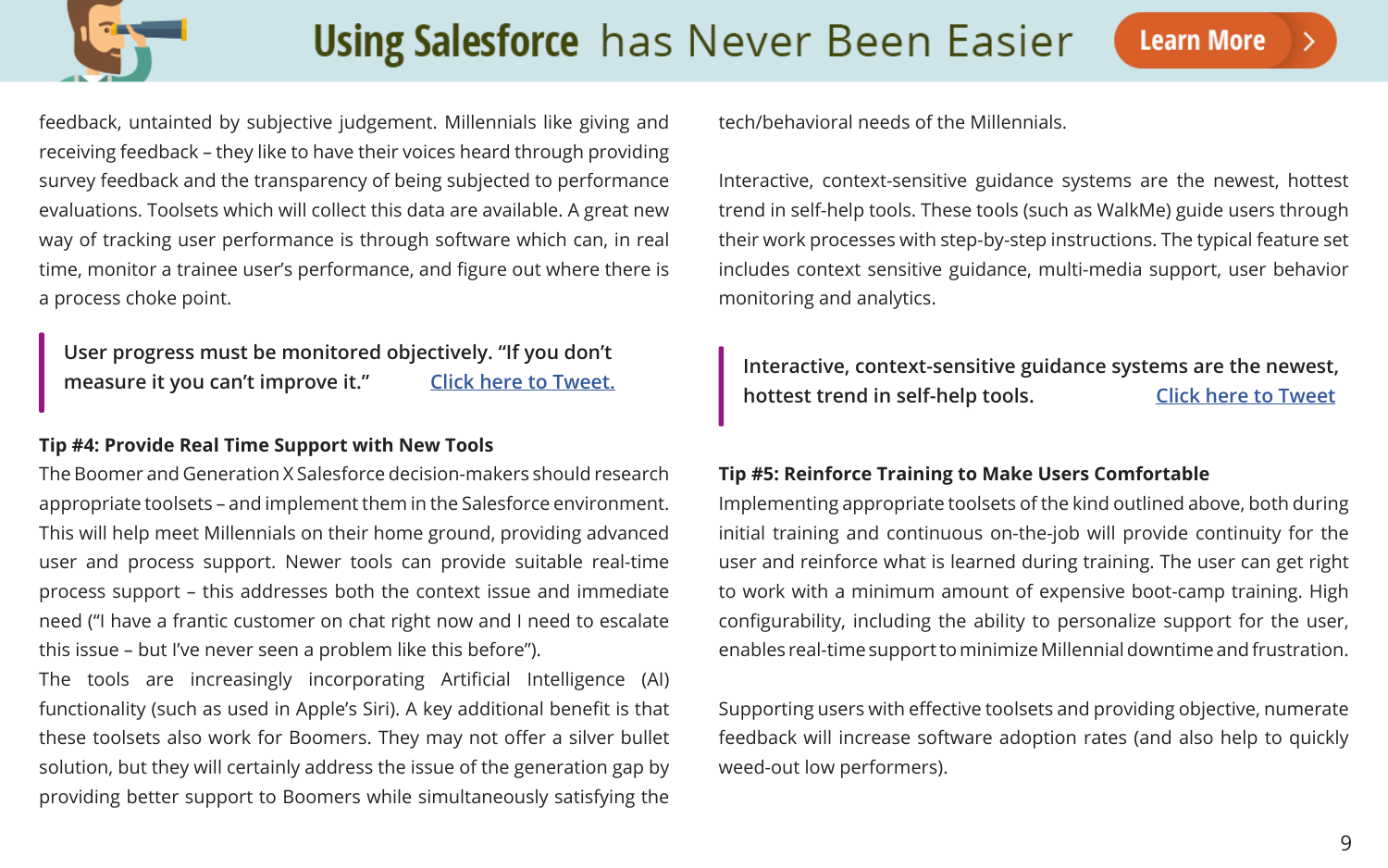

## **CONCLUSION**

**Effective Salesforce systems and outstanding customer service are key differentiators for leading companies – they need the highest adoption rates and low staff turnover if they are to compete effectively. Adopting the correct training approach is essential if Millennials are to be effectively engaged.** 

**Supplementing the Salesforce software with suitable toolsets (such as WalkMe™) will provide synergy and deliver maximal Millennial adoption, but at the same time it will offer additional support to the Generation X users – and improve their adoption levels too. This will also bridge the generation gap.**

**Want more information for professionals about Salesforce? Join over 10,000 people who receive free monthly updates on what's hot in Salesforce by entering [Salesforce Simplified](http://www.walkme.com/learning-salesforce-lp/?t=8&eco=salesforce&camp=SALESFORCEMILLENNIALEBOOK&land=using-salesforce&pitch=Employee-Productivity) and filling out the sign up form.**

### **Learn More**